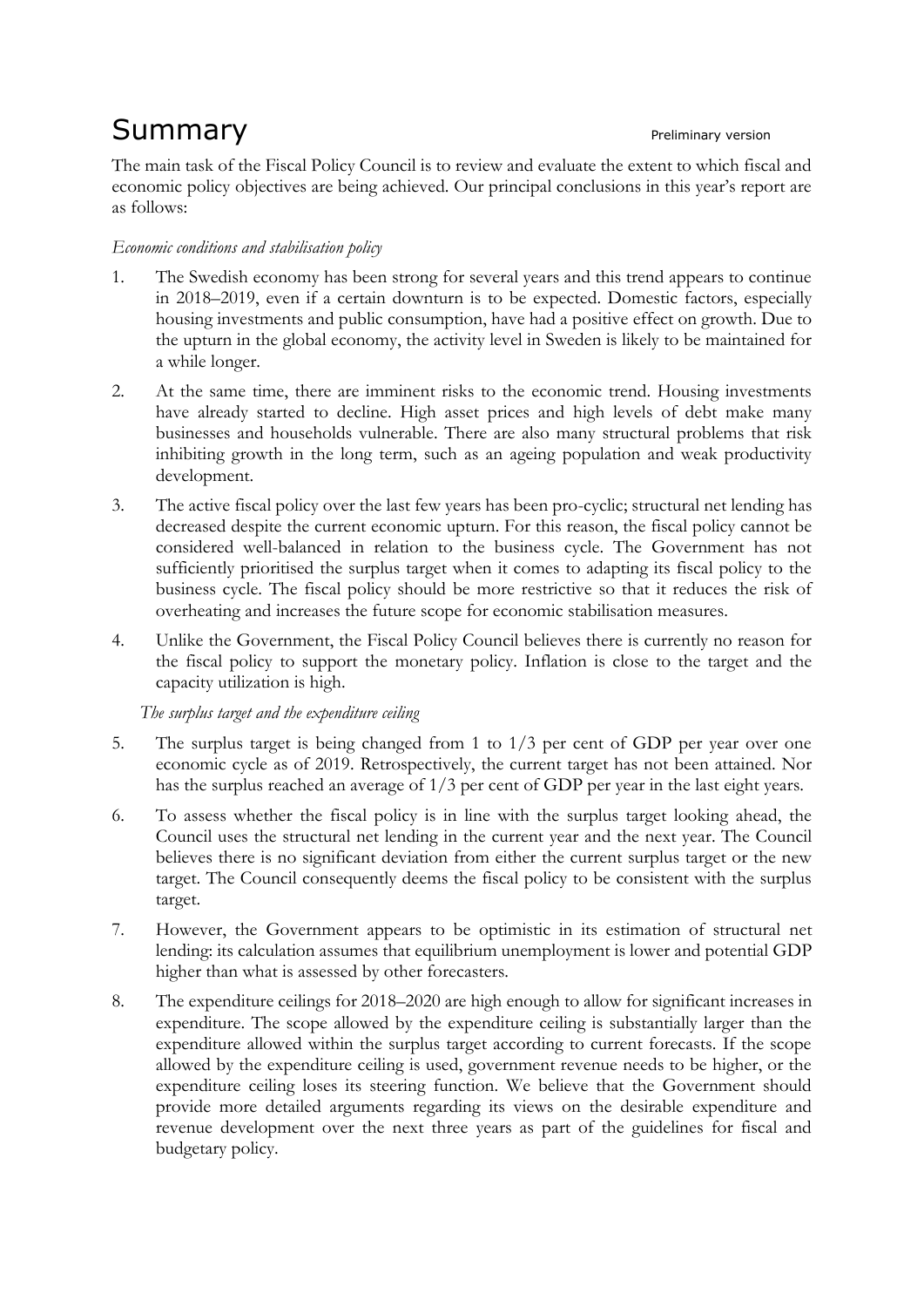#### *Principles of the stabilisation policy*

- 9. In spring 2018, the Government presented a new framework document, which unlike the previous document does not contain an account of the principles for the division of responsibilities for the stabilisation policy. A clarification of the division of responsibilities between fiscal and monetary policy should be included in the framework document.
- 10. The division between fiscal and monetary policy that has provided the foundation of the fiscal policy framework since the mid-1990s should not be revised in our opinion. The main responsibility for the stabilisation policy lies with the Riksbank. In normal circumstances, the fiscal policy contributes to the stabilisation policy through automatic stabilisers. In exceptional cases the monetary policy may require active support from the fiscal policy, for example, when lowering the Riksbank's policy rate is no longer a sufficient or possible measure.

## *The debt anchor and long-term sustainable public finances*

- 11. The Council makes the assessment that the public finances are sustainable in the long term. The estimations made by the National Institute of Economic Research (NIER) regarding the sustainability of the public finances up until 2030 indicate small risks of an unsustainable development.
- 12. Our assessment is that the gross public debt will stay within the target range for the debt anchor until the next review in eight years.
- 13. If the Riksbank discontinues its borrowing to reinforce the international reserves, which is a possibility, the gross debt ratio will decrease by around 5 percentage points (without affecting net debt). This should then lead to a technical adjustment of the debt anchor.
- 14. The Council views the Pension Group's agreement as a welcome addition. It is in line with the Council's previously stated opinion that the retirement age needs to be gradually raised for public finances to be sustainable in the long term and for pensions to be at a reasonable level.

## *Unemployment and employment*

- 15. The Council believes several labour policy measures in the Budget Bill for 2018 are appropriate. However, we deem the effects on the equilibrium unemployment to be small and that extensive efforts remain to lower labour market thresholds, improve matching and reduce the discrepancies between native-born and foreign-born individuals.
- 16. Our assessment is that the Government will not attain its target of Sweden having the lowest unemployment rate within the EU by 2020. The target is not appropriate. The Government should, as previously proposed by the Council, reformulate its unemployment target into separate targets closely linked to the problems evident in the domestic labour market. This relates to the labour market prospects of those with no upper secondary education, individuals born outside of Europe and newly arrived migrants.
- 17. Employment is still the highest in Europe. It is positive that the employment rate has risen for many years, in particular for foreign-born individuals. The high level of immigration in 2015–2016 means that a larger part of the work force has a weak connection to the labour market. This places large demands on labour market policy.
- 18. For many, temporary and subsidised employment will not be sufficient for firm establishment in the labour market. The Council therefore sees a continued need for the social partners to also be open to the idea of regular low-skilled jobs.